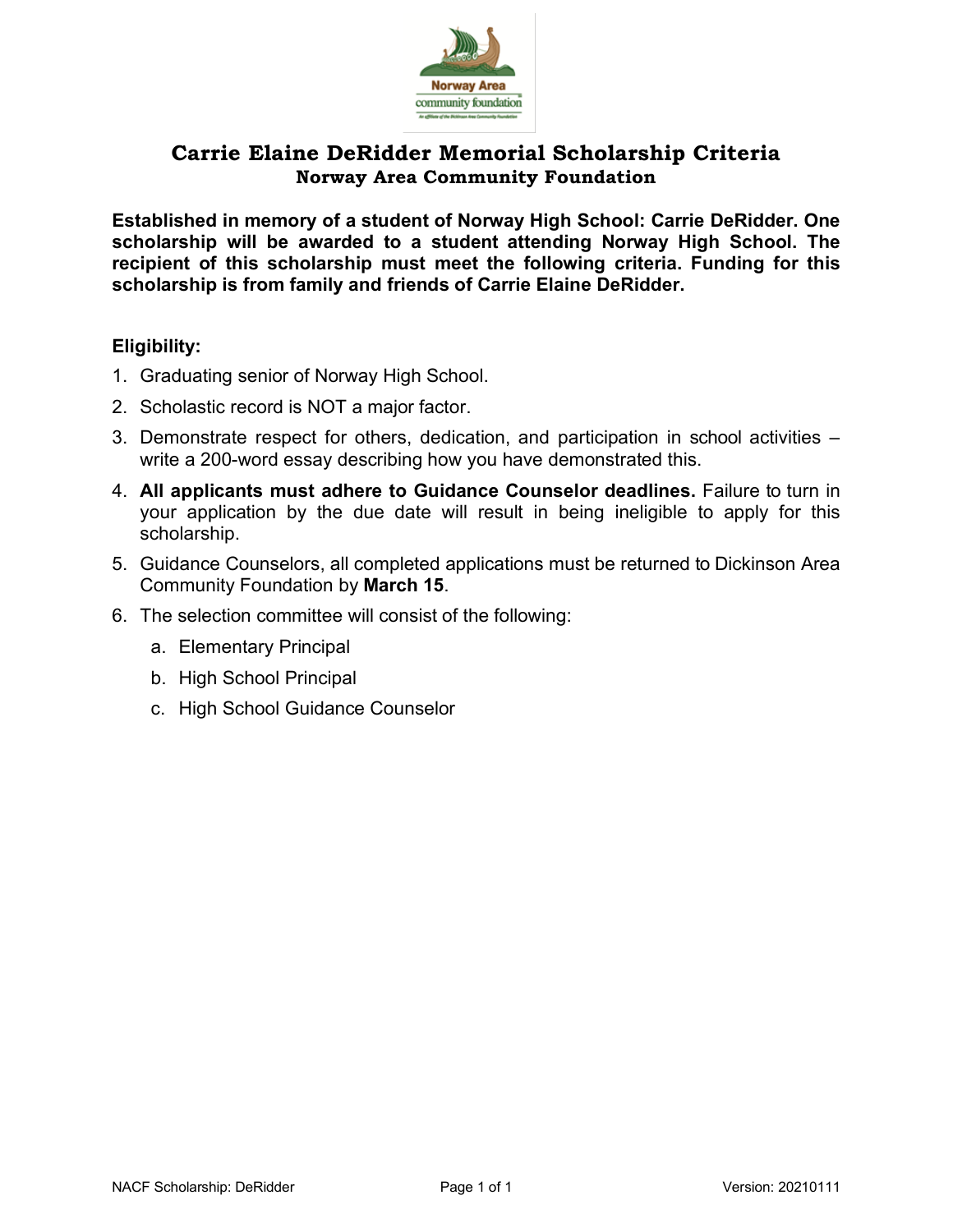

# *Carrie Elaine DeRidder Scholarship*

**Dickinson Area Community Foundation Completed applications must be submitted by March 15th**

| <b>Date</b>                                                                                       |  |                              |  |
|---------------------------------------------------------------------------------------------------|--|------------------------------|--|
| <b>Full Name</b>                                                                                  |  |                              |  |
| <b>Street Address</b>                                                                             |  |                              |  |
| <b>City ST ZIP Code</b>                                                                           |  |                              |  |
| Home & Cell Phone                                                                                 |  |                              |  |
| <b>E-Mail (Required)</b>                                                                          |  |                              |  |
| <b>High School Attended</b>                                                                       |  |                              |  |
| In what extra-curricular activities did you participate? (Includes activities outside of school): |  |                              |  |
|                                                                                                   |  |                              |  |
|                                                                                                   |  |                              |  |
|                                                                                                   |  |                              |  |
|                                                                                                   |  |                              |  |
|                                                                                                   |  |                              |  |
|                                                                                                   |  |                              |  |
| School athletics in which you participated:                                                       |  |                              |  |
|                                                                                                   |  |                              |  |
|                                                                                                   |  |                              |  |
|                                                                                                   |  |                              |  |
|                                                                                                   |  |                              |  |
|                                                                                                   |  |                              |  |
|                                                                                                   |  |                              |  |
| Honors received in high school:                                                                   |  |                              |  |
|                                                                                                   |  |                              |  |
|                                                                                                   |  |                              |  |
|                                                                                                   |  |                              |  |
|                                                                                                   |  |                              |  |
|                                                                                                   |  |                              |  |
|                                                                                                   |  |                              |  |
| Did you work during the school year? No                                                           |  | If yes, how many hours/week? |  |
| Name of college or university you plan to attend:                                                 |  |                              |  |
| Have you applied for admission?                                                                   |  |                              |  |
| Have you been accepted?                                                                           |  |                              |  |
| Intended field of study:                                                                          |  |                              |  |
| Have you applied for other scholarships?                                                          |  |                              |  |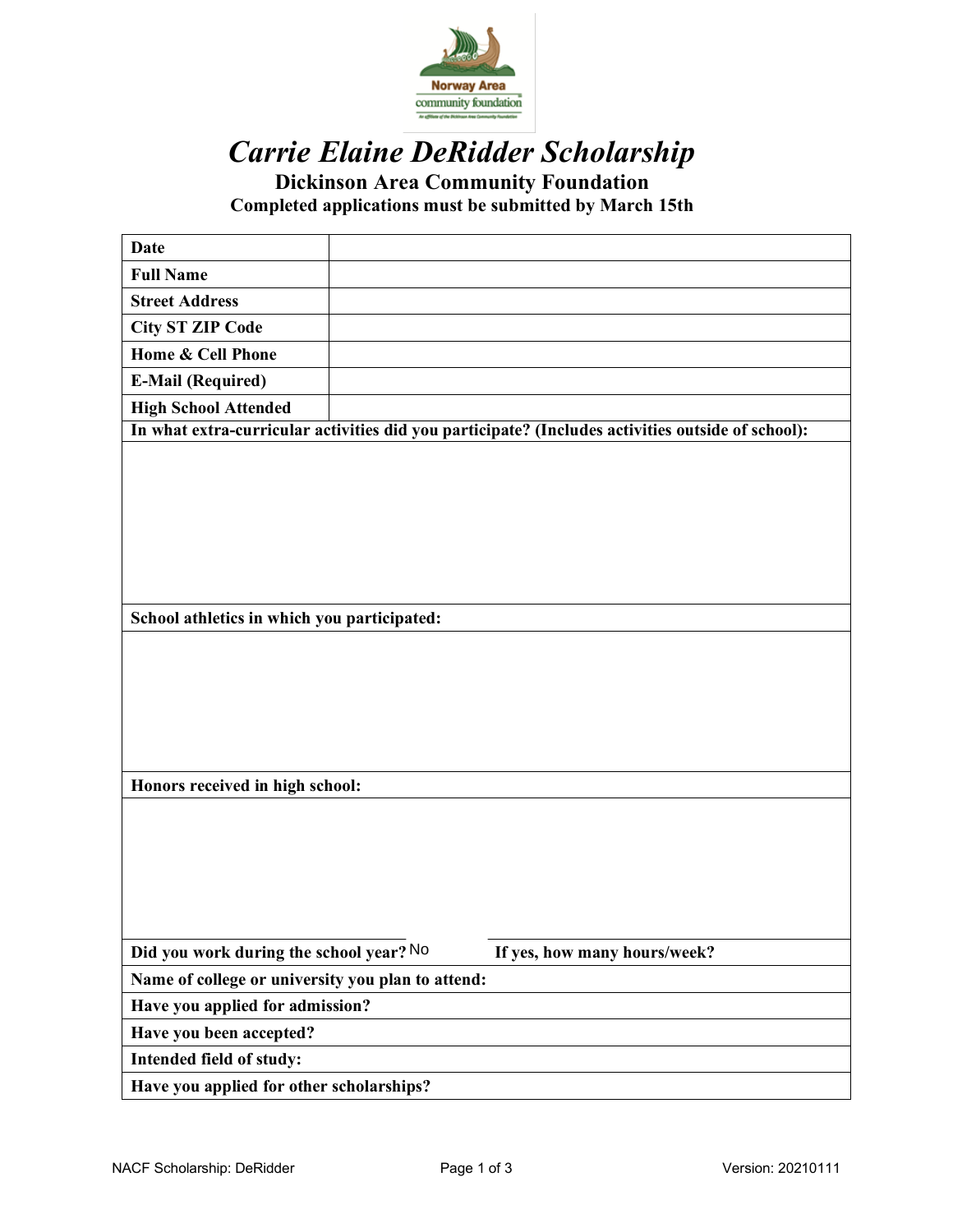

## **Have you been granted a scholarship? If so, name of scholarship & amount:**

#### **Please include the following with the application:**

- 1. A typed 200-word essay on how you have demonstrated respect for others, dedication, and participation in school activities.
- 2. High school transcripts

#### **Application Deadline**

All applications need to be submitted to the guidance counselor's office by March 15<sup>th</sup>.

#### **Agreement and Signature**

By submitting this application, I affirm that the facts set forth in it are true and complete. I understand any false statements, omissions, or other misrepresentations made by me on this application may result in rejection of this application.

Name (printed)

Signature

Date

#### **Parent Application Form**

| Name of parent or guardian completing this<br>form: |  |
|-----------------------------------------------------|--|
| Home address:                                       |  |
| Phone:                                              |  |

**Do you have any dependents other than your own family or other extenuating circumstances that should be considered? If yes, please explain:**